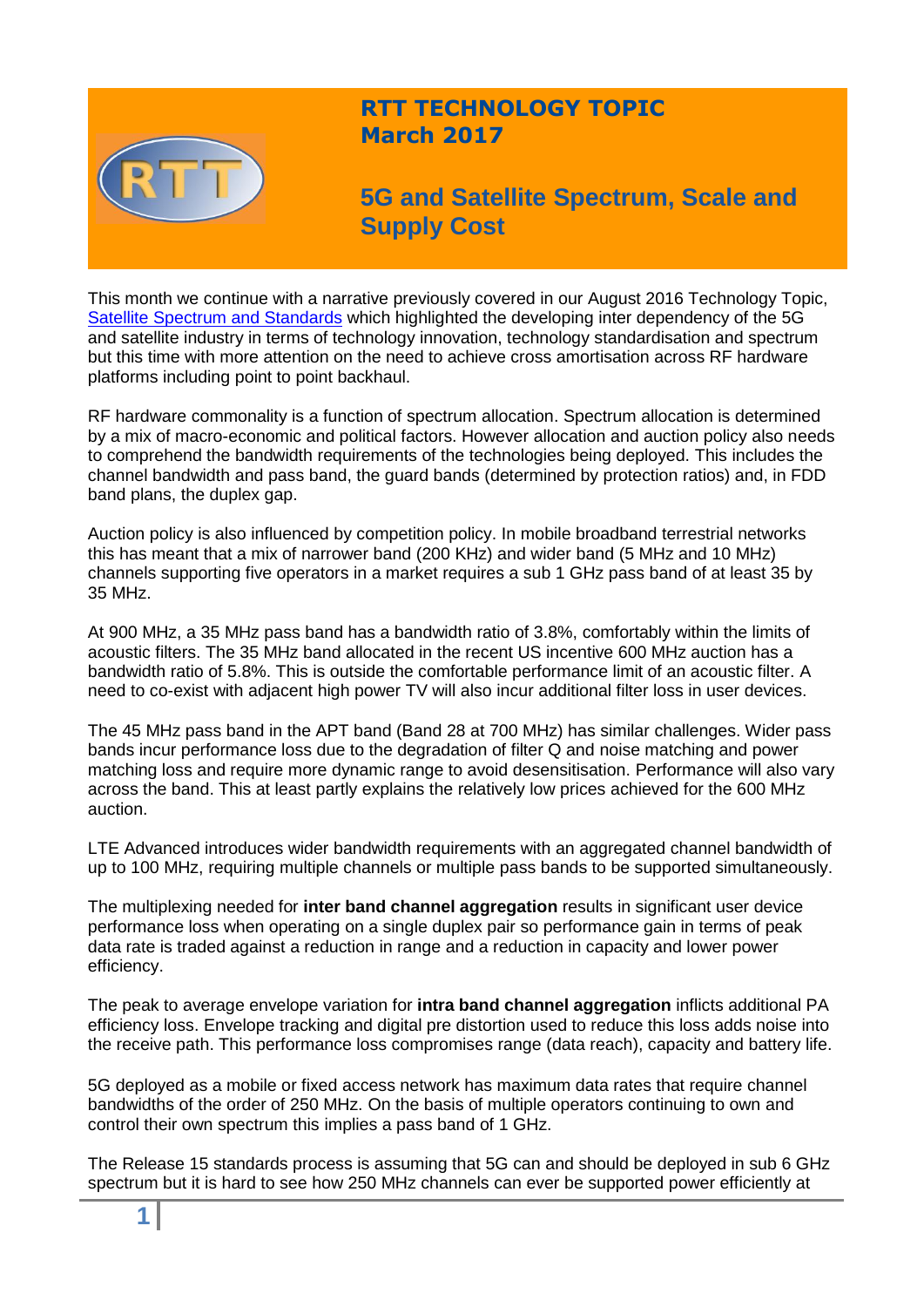these longer wavelengths. The combination of extreme bandwidth ratios and antenna and matching inefficiencies will impact significantly on the link budget.

The Achilles heel of all existing cellular networks is that they send most of their RF power in the wrong direction, sideways or backwards. This can be resolved more efficiently by moving to the centimetre and millimetre bands.

However, the centimetre and millimetre bands will only be economically sustainable if deployed globally with harmonised spectrum and standards to allow the potential scale benefits of mobile and fixed broadband, backhaul and satellite access integration to be realized.

In this month's technology topic, '5G and Satellite Spectrum, Scale and Supply Cost', we take a look at how the FCC is approaching 5G spectrum allocation at 28 and 38 GHz in the US and the potential for common RF hardware across mobile and fixed access, backhaul, satellite and radar systems in this shorter wavelength spectrum.

#### **Read on**

To be sustainable, 5G has to deliver a cost and performance gain over present and future 4G and legacy wide area mobile broadband systems. This is dependent on delivering isotropic gain from centimetre band and millimetre band fractional beam width antenna arrays but is equally dependent on realising cost reduction by building on existing RF hardware platforms.

The bands proposed by the FCC and the ITU for 5G directly overlap existing point to point microwave band allocations, satellite and space allocations and civilian and military radar.

With the exception of the 28 GHz band, proposed by the FCC as a core band and excluded from study by the ITU, there is reasonable commonality between the FCC and ITU on preferred candidate bands which means that global economies of scale can potentially be achieved.

The companies best placed to deliver cost competitive 5G products are the companies already delivering point to point hardware, satellite RF hardware and radar RF hardware into these bands.

This includes some but not all of the existing LTE vendor community and a mix of other large and small (and some very small) suppliers who are presently less obvious as potential 5G hardware suppliers.

Table 1 shows the 5G candidate bands proposed for study at WRC 2019 for K-band, Ka-band, V band and W band (the IEEE 521-1984 designated radar bands) and the parallel FCC proposals set out in the Spectrum Frontiers Ruling in July 2016 and the [Future Notice of Proposed Rule Making.](https://www.fcc.gov/document/fcc-promotes-higher-frequency-spectrum-future-wireless-technology)

The ITU has identified 33.8 GHz of centimetre band and millimetre band spectrum to be studied as potential 5G spectrum for discussion at the next World Radio Congress (WRC 2019). With the exception of the 28 GHz band, the FCC proposals are similar though not identical (different pass bands for example).

There is also a present lack of clarity as to how the potential bands at 70 and 80 GHz either side of the automotive radar bands might be allocated and managed. The FCC are proposing an extension of the 60 GHz unlicensed band from 57 to 71 GHz but a licensed or shared access or lightly licensed regime for 71-76 GHz and 81 to 86 GHz remains as an option.

It would be useful to have the same bands, pass bands and regulatory and licensing regime in the US and Rest of the World but this seems presently unlikely.

#### **Table 1 ITU and FCC Proposed 5G Candidate Bands for study**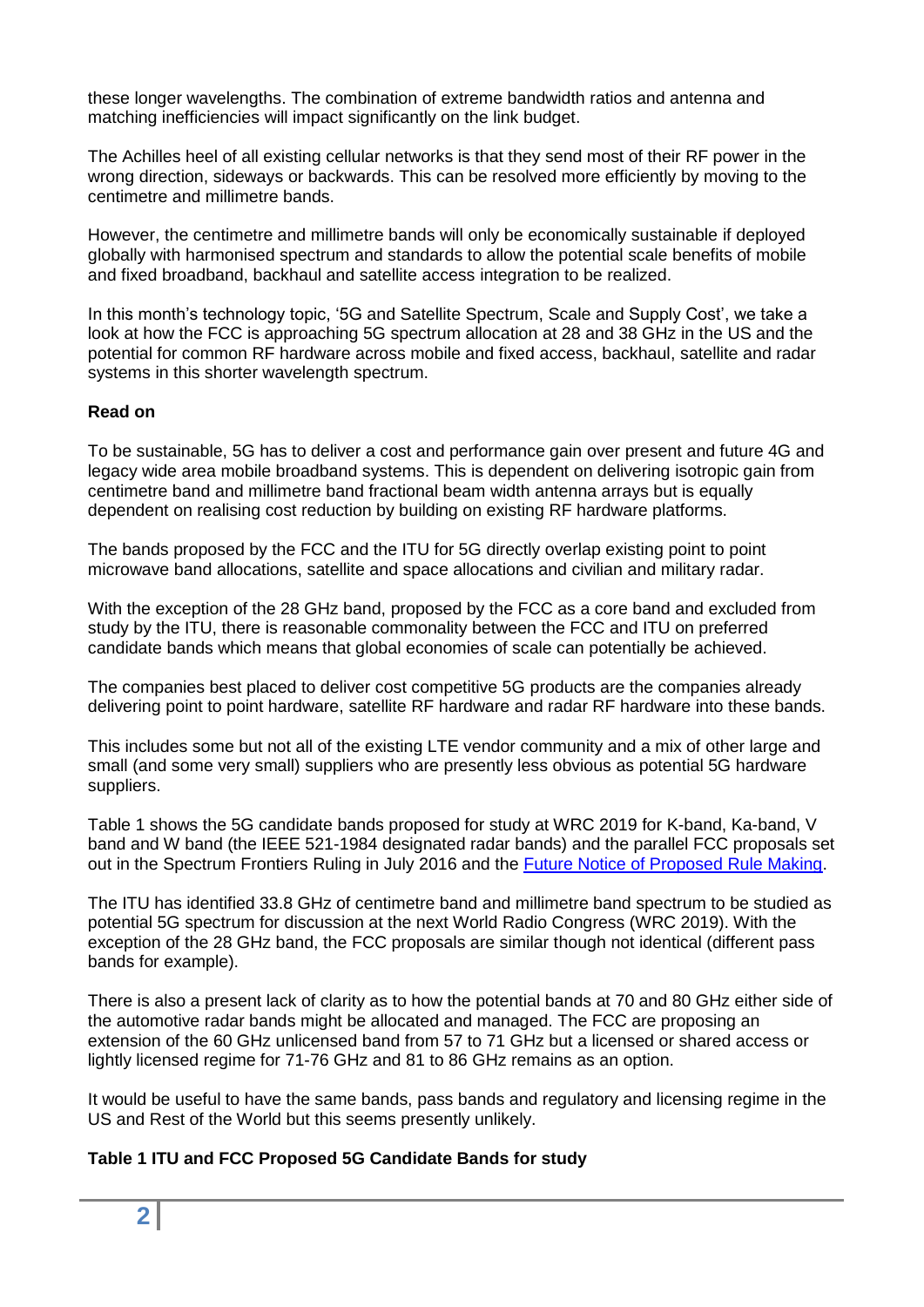| ITU WARC 2019 Bands agreed for study for 5G                                                                                               |                                                                                                                |            |                                           |                       |      |                |                |      |                |                |         |            |           |                                                                                                                                               |
|-------------------------------------------------------------------------------------------------------------------------------------------|----------------------------------------------------------------------------------------------------------------|------------|-------------------------------------------|-----------------------|------|----------------|----------------|------|----------------|----------------|---------|------------|-----------|-----------------------------------------------------------------------------------------------------------------------------------------------|
|                                                                                                                                           | K-Band<br>Ka-Band                                                                                              |            |                                           |                       |      |                | V Band         |      |                |                |         |            | W-Band    | Total                                                                                                                                         |
| GHZ                                                                                                                                       | 24.25                                                                                                          |            | 31.8                                      | 37                    |      | 40.5           | 42.5           | 45.5 | 47             | 47.2           | 50.4    | 66         | 81        |                                                                                                                                               |
|                                                                                                                                           | 27.5                                                                                                           |            | 33.4                                      | 40.5                  |      | 42.5           | 43.5           | 47   | 47.2           | 50.2           | 52.6    | 76         | 86        |                                                                                                                                               |
| GHZ                                                                                                                                       | 3.25                                                                                                           |            | 1.6                                       | 3.5                   |      | $\overline{2}$ | 1              | 1.5  | 200 MHz        | $\mathbf{3}$   | 2.2     | 10         | 5         | 33.8 GHz                                                                                                                                      |
| <b>FCC Upper Microwave Flexible Use</b>                                                                                                   |                                                                                                                |            |                                           |                       |      |                |                |      |                |                |         |            |           |                                                                                                                                               |
| GHz                                                                                                                                       |                                                                                                                |            | 27.5                                      | 37                    | 38.6 |                |                |      |                |                |         |            |           |                                                                                                                                               |
|                                                                                                                                           |                                                                                                                |            | 28.35                                     | 38.6                  | 40   |                |                |      |                |                |         |            |           |                                                                                                                                               |
| GHZ                                                                                                                                       |                                                                                                                |            | 850 MHz                                   | $1.6\,$               | 1.4  |                |                |      |                |                |         | 64         |           |                                                                                                                                               |
|                                                                                                                                           |                                                                                                                |            |                                           |                       |      |                |                |      |                |                |         | 71         |           |                                                                                                                                               |
|                                                                                                                                           |                                                                                                                |            | Licensed                                  | Licensed <sup>*</sup> |      |                |                |      |                |                |         | 7 GHz      |           |                                                                                                                                               |
|                                                                                                                                           |                                                                                                                |            |                                           | @ (Ctrl) - L          |      |                |                |      |                |                |         | Unlicensed |           |                                                                                                                                               |
| GHZ                                                                                                                                       |                                                                                                                |            | <b>FLC</b>                                |                       |      |                |                |      |                |                |         |            | 10.85 GHz |                                                                                                                                               |
|                                                                                                                                           |                                                                                                                |            |                                           | ITU                   |      |                |                |      |                |                |         |            |           |                                                                                                                                               |
| <b>Summary</b>                                                                                                                            | 33.8GHz of ITU spectrum for study at WRC2019,                                                                  |            |                                           |                       |      |                |                |      |                |                |         |            |           |                                                                                                                                               |
|                                                                                                                                           | 10.85 GHz of FCC UMFU spectrum for study of which 3 GHz is common (37-40 GHz)                                  |            |                                           |                       |      |                |                |      |                |                |         |            |           |                                                                                                                                               |
|                                                                                                                                           | FCC proposed lower band at 28 GHz not included as an ITU WRC 2019 study band though adjacent to ITU study band |            |                                           |                       |      |                |                |      |                |                |         |            |           |                                                                                                                                               |
|                                                                                                                                           | * 600 MHz of FCC spectrum from 37 to 37.6 GHz proposed as shared use commercial/federal                        |            |                                           |                       |      |                |                |      |                |                |         |            |           |                                                                                                                                               |
|                                                                                                                                           |                                                                                                                |            | FCC Future notice of proposed rule making |                       |      |                |                |      |                |                |         |            |           |                                                                                                                                               |
| GHz                                                                                                                                       | 24.25                                                                                                          | 25.5       | 31.8                                      |                       |      |                | 42             |      |                | 47.2           | 50.4    | 71         | 81        |                                                                                                                                               |
|                                                                                                                                           | 24.45                                                                                                          | 25.25      | 33.4                                      |                       |      |                | 42.5           |      |                | 50.2           | 52.6    | 76         | 86        |                                                                                                                                               |
| GHZ                                                                                                                                       | 200                                                                                                            | 200        | 1600                                      |                       |      |                | <b>500 MHz</b> |      |                | 3 GHz          | 2.2 GHz | 5 GHz      | 5 GHz     | 17.7 GHz                                                                                                                                      |
|                                                                                                                                           | <b>MHz</b>                                                                                                     | <b>MHz</b> | <b>MHz</b>                                |                       |      |                |                |      |                |                |         |            |           |                                                                                                                                               |
|                                                                                                                                           | <b>FCC/ITU</b>                                                                                                 |            |                                           |                       |      | <b>FCC/ITU</b> |                |      | <b>FCC/ITU</b> | <b>FCC/ITU</b> |         |            |           |                                                                                                                                               |
| GHZ                                                                                                                                       |                                                                                                                |            |                                           |                       |      |                |                |      |                |                |         |            |           |                                                                                                                                               |
| <b>Summary</b>                                                                                                                            |                                                                                                                |            |                                           |                       |      |                |                |      |                |                |         |            |           | 17.7 GHZ of FCC spectrum for study of which 17.7 GHz is common to ITU and FCC (24 GHz, 25 GHz, 32 GHz, 42, 47-50, 50-52 GHz, 71-76 81-86 GHz) |
| IEEE 521-1984 radar bands - X Band 12-18 GHz, Ku Band 12-18 GHz, K-Band 18-27 GHz, Ka-band 27-40 GHz, V band 40-75 GHz, W-Band 75-110 GHz |                                                                                                                |            |                                           |                       |      |                |                |      |                |                |         |            |           |                                                                                                                                               |

Many of these bands are used by the satellite industry. Inmarsat Global Express high throughput (HTS) satellites for example have a commercial uplink at 27.5 GHz to 31 GHz with a paired downlink at 17.7 GHz to 21.2 GHz and a military uplink at 30 GHz to 31 GHz paired to a downlink at 20.2 GHz to 21.2 GHz.

For point to point terrestrial backhaul there are large regional variations both in terms of the ratio of microwave to fibre and the frequencies used for microwave.

38 GHz is presently one of the most highly utilised bands and likely to remain a core band for the foreseeable future, 26 GHz is also popular and utilisation of the 28 and 32 GHz bands is increasing. These new bands are needed for wider channels, for example 56 MHz and 112 MHz, to support gigabit link rates.

Emerging bands also include 40 GHz, sometimes described as Q band (the [WR22 waveguide](http://www.radio-electronics.com/info/antennas/waveguide/rf-waveguide-dimensions-sizes.php)  [designation\)](http://www.radio-electronics.com/info/antennas/waveguide/rf-waveguide-dimensions-sizes.php) and E band (from the [WR12 waveguide designation\)](http://www.everythingrf.com/tech-resources/waveguides-sizes) at 71-76 GHz and 81-86 GHz

#### **Q band and E band Backhaul Hardware**

Table 2 below shows an example of existing Q band and E band hardware with typical link budgets and the isotropic gain available from fractional beamwidth antennas, in this example, a two foot cassegrain with radome.

#### **Table 2 Q and E Band Backhaul Point to Point Microwave- with thanks to [RF Com](http://www.rfcom.co.uk/index.php)**

The cassegrain delivers 44 dB of gain from a 0.7 degree antenna at 40 GHz and 51 dB from a 0.35 degree antenna at 70/80 GHz. The additional 7 dB of gain is equivalent to 14 dB assuming the same antennas either end of the link.

This more than off sets the additional propagation loss in clear sky conditions. Note some of the gain of the narrower beam width antenna may be off-set by pointing loss.

#### **Table 2 Q and E Band Backhaul Point to Point Microwave- with thanks to [RF Com](http://www.rfcom.co.uk/index.php)**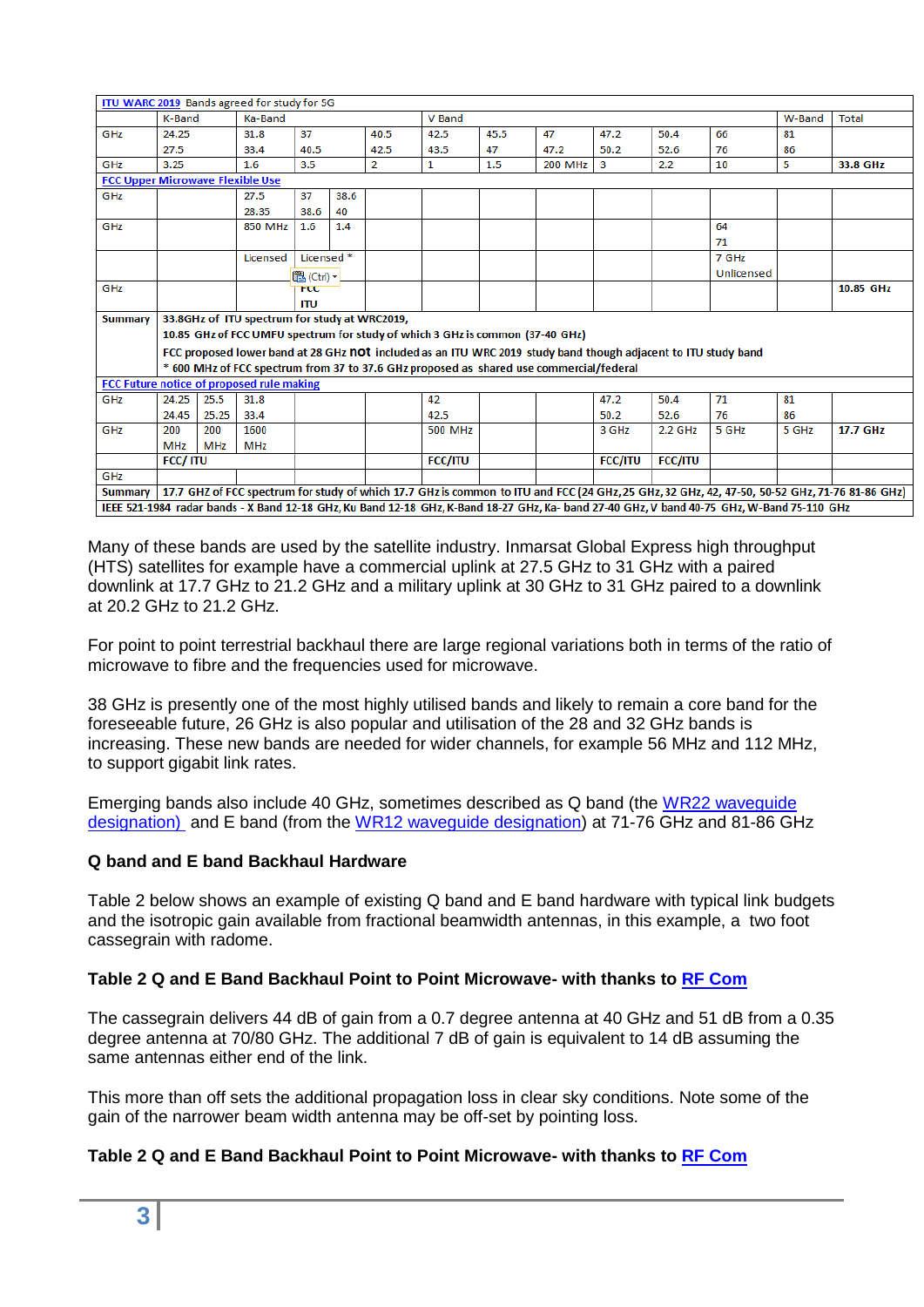| <b>Band</b>                                     | Q Band                              |                                                                                                         |            |            | E Band                                                                                                                                              |            |            |  |  |  |
|-------------------------------------------------|-------------------------------------|---------------------------------------------------------------------------------------------------------|------------|------------|-----------------------------------------------------------------------------------------------------------------------------------------------------|------------|------------|--|--|--|
| Frequency                                       |                                     | 40.5-43.5 GHz                                                                                           |            |            | 71-76/81-86 GHz                                                                                                                                     |            |            |  |  |  |
| Throughput                                      | Up to 10 Gbps full duplex           |                                                                                                         |            |            |                                                                                                                                                     |            |            |  |  |  |
| <b>Channel Bandwidths</b>                       | 250/500/750/1000/1250/1500/2000 MHz |                                                                                                         |            |            |                                                                                                                                                     |            |            |  |  |  |
| <b>Modulation</b>                               | QPSK to 256 QAM                     |                                                                                                         |            |            |                                                                                                                                                     |            |            |  |  |  |
| Max distance with 2 ft<br>antennas in clear sky | Up to 20 km (12 miles)              |                                                                                                         |            |            |                                                                                                                                                     |            |            |  |  |  |
| Antennas – gain and beam<br>width               | Cassegrain with radome              |                                                                                                         |            |            |                                                                                                                                                     |            |            |  |  |  |
| 2 foot                                          | Q band                              | 44 dB/0.7 degree<br>40 GHz                                                                              |            |            | 51 dB/0.35 degree<br>E band 70/80 GHz                                                                                                               |            |            |  |  |  |
| <b>QPSK Link budget by</b><br>channel bandwidth |                                     | 183 dB at 250 MHz<br>180 dB at 500 MHz<br>178 dB at 750 MHz<br>177 dB at 1000 MHz<br>176 dB at 1250 MHz |            |            | 197 dB at 250 MHz<br>194 dB at 500 MHz<br>192 dB at 750 MHz<br>191 dB at 1000 MHz<br>190 dB at 1250 MHz<br>189 dB at 1500 MHz<br>188 dB at 2000 MHz |            |            |  |  |  |
| Max Throughput Q and E                          | 250                                 | 500                                                                                                     | 750        | 1000       | 1250                                                                                                                                                | 1500       | 2000       |  |  |  |
| band                                            | <b>MHz</b>                          | <b>MHz</b>                                                                                              | <b>MHz</b> | <b>MHz</b> | <b>MHz</b>                                                                                                                                          | <b>MHz</b> | <b>MHz</b> |  |  |  |
| <b>Mbps</b>                                     | 1750                                | 3540                                                                                                    | 5290       | 7045       | 7430                                                                                                                                                | 8940       | 10 GBps    |  |  |  |
|                                                 |                                     |                                                                                                         |            |            |                                                                                                                                                     |            |            |  |  |  |



Mast or roof mounted RF point to point backhaul hardware is not the same as a compact low cost 5G Node B and a handheld 5G user device will never have the gain achievable from a dish antenna but they are getting more similar over time particularly if 5G is considered essentially as a progressive point to point network topology (5G PPP E band?)

At a minimum, the RF hardware exists as a basis for 5G product and network development. Common RF transceiver hardware could also provide the basis for moving terrestrial and satellite backhaul in band.

The one lesson that should have been learnt from 3G and 4G is that escalating development costs coupled with fragmented spectrum and standards make it harder to realize the product and network costs needed to service low ARPU markets. Although hard to address, these are the markets with the highest growth potential.

The ability for 5G to build on already proven and part or fully amortized RF hardware built around harmonized spectrum and standards would help break this ultimately unsustainable model.

**Learn more about these topics -** resources for 5G engineering, marketing and policy teams

### **[5G and Satellite Workshop](http://www.rttonline.com/5G%20workshop.html)**

A one day multi-disciplinary workshop developed for engineering, marketing and financial team